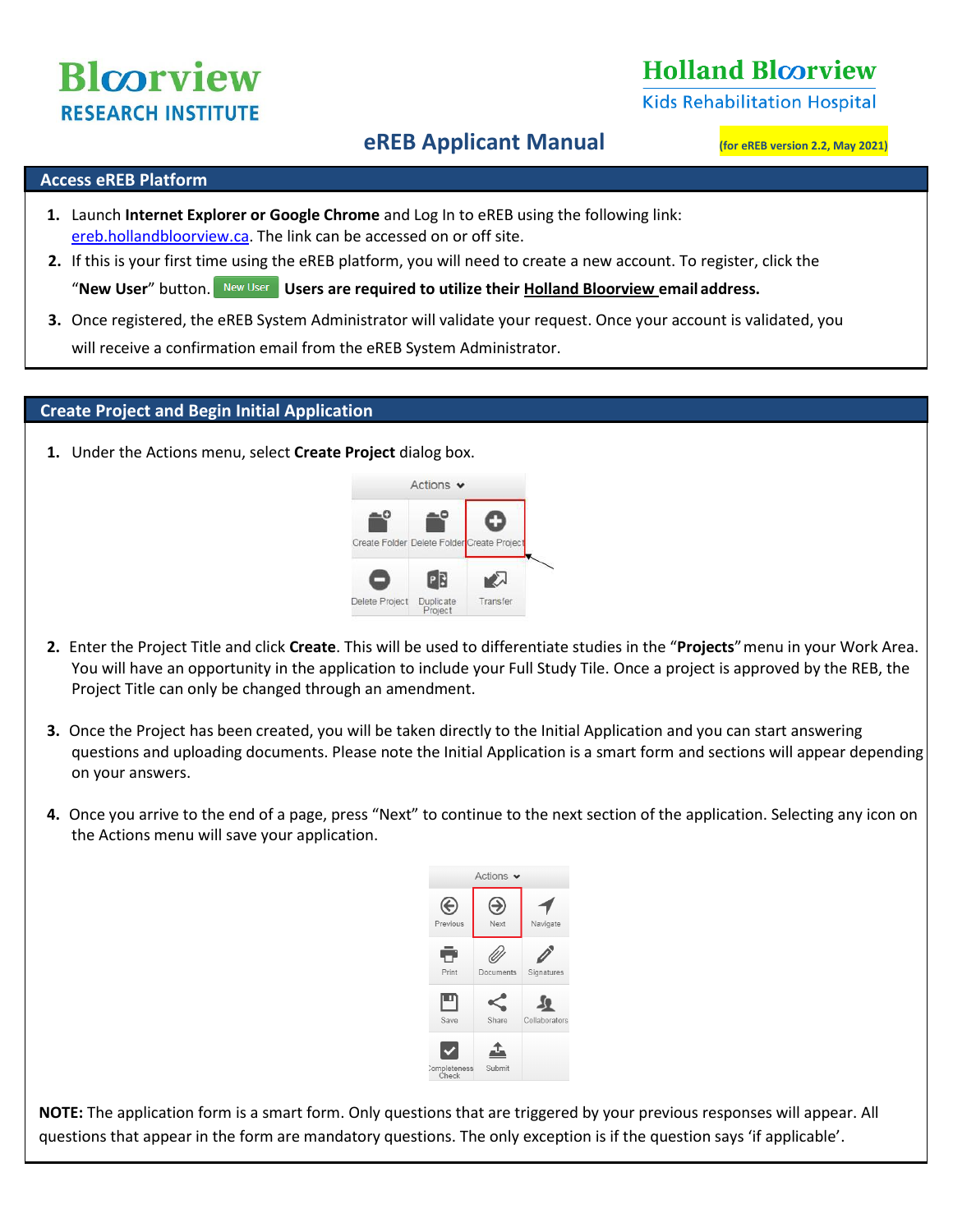#### **Home Page**

**1. Access a Project:** Projects are listed under the **home page**. (If you are not at the homepage, click **Home** ).

| Holland Bloorview eREB Applications<br>Home<br>Contacts Help =       |                                                                                                                                   |
|----------------------------------------------------------------------|-----------------------------------------------------------------------------------------------------------------------------------|
| Work Area v                                                          | Work Area                                                                                                                         |
| п<br>Home<br><b>Notifications</b>                                    | General                                                                                                                           |
| Actions $\blacktriangleright$                                        | <b>Notifications</b><br>Shared<br>Signatures<br>Transfers                                                                         |
| —ິດ<br>≕<br>O<br>Create Folder Delete Folder Create Project          |                                                                                                                                   |
| ▶<br>PB<br>Duplicate<br>Project<br>Transfer<br><b>Delete Project</b> | Projects                                                                                                                          |
|                                                                      | Search Projects                                                                                                                   |
|                                                                      | Project Title<br>♦ Project ID • Owner ♦ Date Created • Date Modified • Transfer Status •                                          |
|                                                                      | Test April 14<br>80<br>Ms Wei Su 15/04/2020 03:12<br>15/04/2020 03:12                                                             |
|                                                                      | The Full Study Title of this project is the April 10th TEST submission<br>79<br>10/04/2020 19:45<br>11/04/2020 03:32<br>Ms Wei Su |
|                                                                      | Test - April 9 PM<br>78<br>10/04/2020 02:50<br>10/04/2020 02:51<br>Ms Wei Su                                                      |

#### **2. Access a Specific Form:**

- a. Click on the project row
- b. On the following page, click **Project Tree** at the top
- c. A drop down menu with all associated submissions will appear. Click on the submission. (**seebelow**)

Click "Project Tree"

#### Submissions appear

| Project Tree ><br><b>Form Status</b> | <b>Review Reference</b> | $\bullet$ demo $3$                        |
|--------------------------------------|-------------------------|-------------------------------------------|
|                                      |                         | <b>O</b> Initial Application              |
|                                      |                         | Amendment -<br><b>O</b> Continuing Review |
|                                      |                         |                                           |

#### **Give Others Access to a Project**

**1.** Select **Home Page** and click on the project of interest.

**2.** Under the Actions toolbar, click **Share**.

- Share
- **3.** Type in e-mail addresses of collaborators and select the levels of access. If the collaborator does not have an eREB account, you will be prompted to invite them to create an account. Once the collaborator has created an account, please **Share** the project with them again. If an external collaborator creates an account, please email the eREB system administrator to activate the individual.

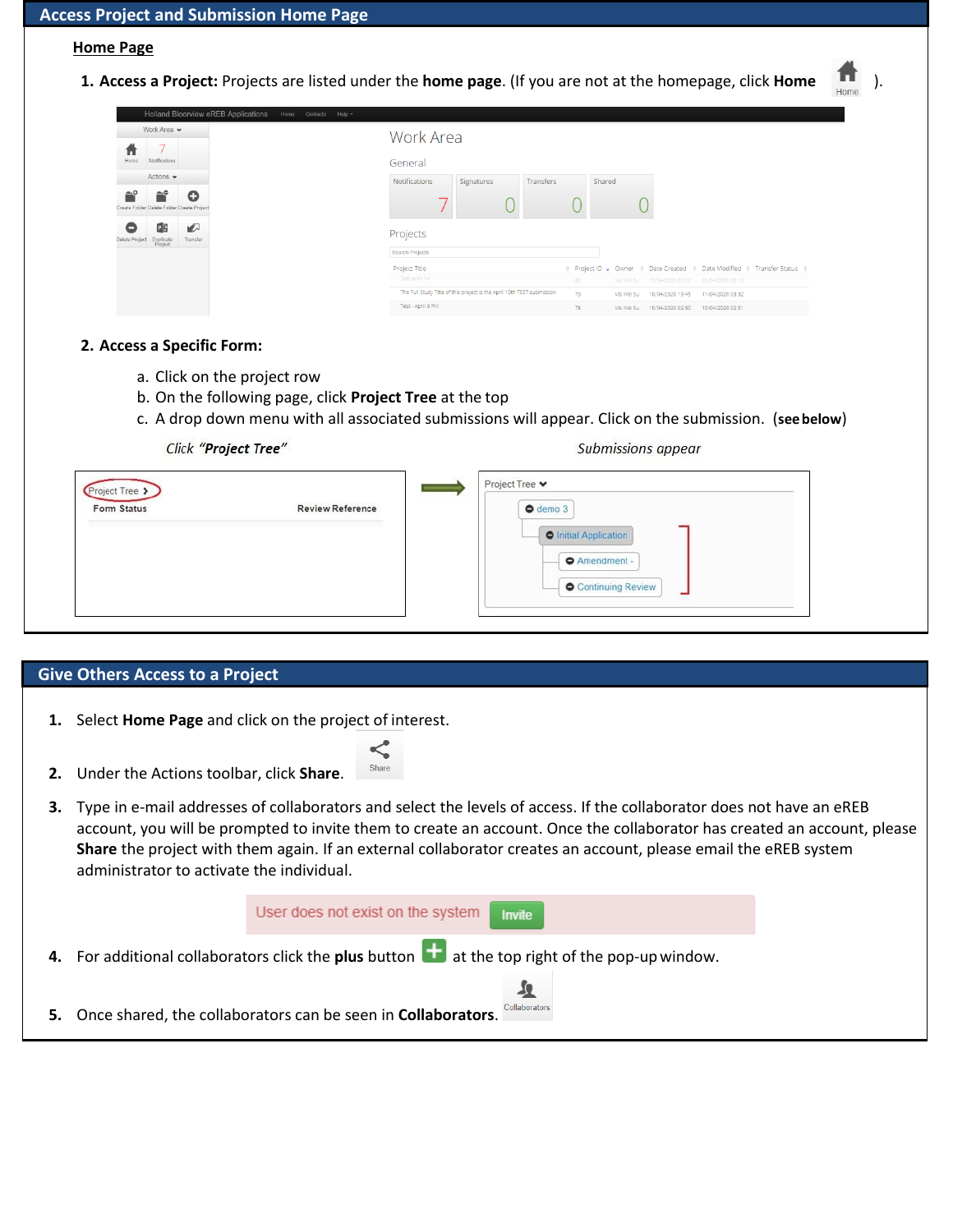| <b>Applicant Roles</b>                                                                                                                                                               |                                                                                                                                                                                                                                        |                                                                                                                                                                                                                                                |                            |  |  |  |
|--------------------------------------------------------------------------------------------------------------------------------------------------------------------------------------|----------------------------------------------------------------------------------------------------------------------------------------------------------------------------------------------------------------------------------------|------------------------------------------------------------------------------------------------------------------------------------------------------------------------------------------------------------------------------------------------|----------------------------|--|--|--|
|                                                                                                                                                                                      |                                                                                                                                                                                                                                        | 1. Forms can now be shared with collaborators to grant them full permission to the application (ie. to read, write, share,<br>submit, etc). This should only be used for PIs and any collaborators who require full access to the application. |                            |  |  |  |
|                                                                                                                                                                                      | individuals permissions on all forms within an application.                                                                                                                                                                            | 2. To grant a collaborator full access, select Roles in the application toolbar. Selecting Roles instead of Share gives the added<br>7+<br>Roles                                                                                               |                            |  |  |  |
|                                                                                                                                                                                      | 3. Enter the PI's email into the "Collaborator's email" field in the pop-up window and select either the "Principle<br>Investigator" or "Full Access" role from the drop down menu. Then select "Share Role" to share the application. |                                                                                                                                                                                                                                                |                            |  |  |  |
| Share Roles                                                                                                                                                                          |                                                                                                                                                                                                                                        |                                                                                                                                                                                                                                                |                            |  |  |  |
| Sharing a form enables others to view/edit the same form depending on the level of access you give them. Please select the users you wish to share this form with:Collaborator email |                                                                                                                                                                                                                                        |                                                                                                                                                                                                                                                |                            |  |  |  |
| Collaborator email                                                                                                                                                                   |                                                                                                                                                                                                                                        | Principal Investigator                                                                                                                                                                                                                         | +                          |  |  |  |
|                                                                                                                                                                                      | Note: This form has not yet been shared with anyone                                                                                                                                                                                    | <b>Principal Investigator</b>                                                                                                                                                                                                                  |                            |  |  |  |
|                                                                                                                                                                                      |                                                                                                                                                                                                                                        | <b>Full Access</b>                                                                                                                                                                                                                             |                            |  |  |  |
|                                                                                                                                                                                      |                                                                                                                                                                                                                                        |                                                                                                                                                                                                                                                | <b>Share Role</b><br>Close |  |  |  |
|                                                                                                                                                                                      | *TIP*- The PI must be added as collaborator.                                                                                                                                                                                           |                                                                                                                                                                                                                                                |                            |  |  |  |

| <b>Updating Forms to Version 2.2</b> |                                                                                                                                                                                                                                                                                                                                                                                           |             |
|--------------------------------------|-------------------------------------------------------------------------------------------------------------------------------------------------------------------------------------------------------------------------------------------------------------------------------------------------------------------------------------------------------------------------------------------|-------------|
|                                      | 1. When in a pre-existing form, if a newer version of that form is available, an "Update" option will appear above<br>the Project Tree. If creating a new form, it will automatically update to the newest version.                                                                                                                                                                       |             |
|                                      | <b>Note:</b> There is a newer version of the project. <b>Update</b>                                                                                                                                                                                                                                                                                                                       |             |
| Project Tree ♥<br>toolbar.           | The Full Study Title of this project is the April 10th TEST submission<br>Initial application - The Full Study Title of this project is the April 10th TEST submission<br>2. Before updating the forms, save a PDF copy of the application by clicking "View as PDF" in the Action<br>3. Once saved, select the "Update" option and then select the "Update" button in the pop-up window. | View as PDF |
|                                      | Update Project                                                                                                                                                                                                                                                                                                                                                                            |             |
|                                      | Note: This will update all the forms within this project.<br>Any electronic signatures on unsubmitted forms will be invalidated -<br>NOTE updating does not invalidate signatures on submitted forms                                                                                                                                                                                      |             |
|                                      | <b>Update Description</b>                                                                                                                                                                                                                                                                                                                                                                 |             |
|                                      | *IMPORTANT* If you are updating your project to version 2.0, please<br>save a PDF copy of your application (by clicking "Print" in the action<br>panel) prior to clicking "Update" as some data within your application                                                                                                                                                                   |             |
|                                      | Close<br><b>Update</b>                                                                                                                                                                                                                                                                                                                                                                    |             |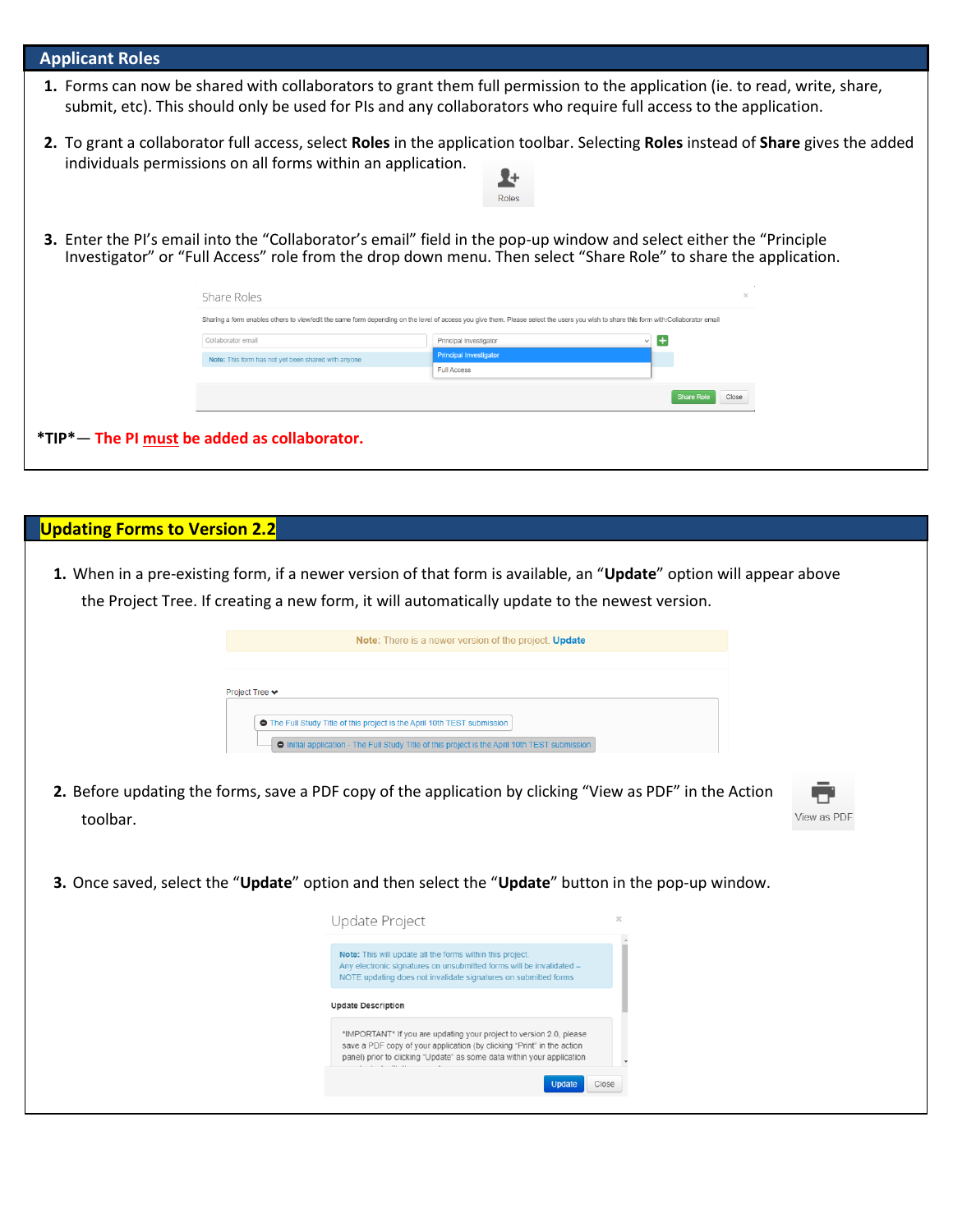#### **Upload Documents**

- **1.** Within the submission application, you will be prompted to **Upload Documents**
- **2.** Click **Upload Document**
- **3.** Click **Browse** to upload documents.
- **4.** Enter both the Version date and Version ID (if applicable) and click**Upload.**

| Please attach your TCPS2 Training here: |              |         |        |
|-----------------------------------------|--------------|---------|--------|
| Document Name                           | Version Date | Version |        |
| <b>Browse</b>                           |              |         | Upload |

- **\*TIP\* -** Ensure the footer of the actual document includes the version date and number.
	- **-** Almost any file types can be uploaded (except exe files or excel files with macros).
	- **-** Files must be less than 150mb, if over, separate into multiple files or use a URL.

Please know that training certificates (e.g. TCPS2, RCR, and GCP) must be uploaded for the Principal Investigator (PI) for each new submission. At this time, training certificates should be uploaded for all co-principal investigators, co-investigators and study personnel if they are available. The PI is responsible for ensuring that all those involved in the study have appropriate training before the study starts.

**Upload Document** 

#### **Adding and Saving Study Contacts**

**1.** In the application form, you can add and save contacts for future use. Once you fill in contact details, click "Add to contacts".

| Co-Investigator(s)                                  |                         |
|-----------------------------------------------------|-------------------------|
| 4.4 Please complete details for Co-Investigator(s): |                         |
|                                                     | Add to contacts<br>Load |
| Title                                               |                         |
| Dr.                                                 |                         |

**2.** In future applications, select previously saved contacts by clicking "Load". Insert contact details by selecting contact and clicking "Insert".

| Contacts        |       |                   |         |                                                                                                                              |                |         |            |                            | $\mathcal{H}$ |
|-----------------|-------|-------------------|---------|------------------------------------------------------------------------------------------------------------------------------|----------------|---------|------------|----------------------------|---------------|
| Search Contacts |       |                   |         |                                                                                                                              |                |         |            |                            |               |
|                 | Title | <b>First Name</b> | Surname | Organisation                                                                                                                 | Address 1      | City    | Telephone  | Email                      |               |
| Insert          | Ms.   | Wei               | Su      | Holland Bloorview Kids Rehabilitation Hospital                                                                               | 150 Kilgour Rd | Toronto | 4165000000 | wsu@hollandbloorview.ca    |               |
| Inset           | Dr.   | Jane              | Smith   | Holland Bloorview Kids Rehabilitation Hospital                                                                               | 150 Kilgour Rd | Toronto | 4165000000 | ismith@hollandbloorview.ca |               |
|                 |       |                   |         |                                                                                                                              |                |         |            |                            | Close         |
|                 |       |                   |         |                                                                                                                              |                |         |            |                            |               |
|                 |       |                   |         | *TIP* - A shortcut to reduce adding Holland Bloorview's address multiple times is to create a "User X" in your contacts list |                |         |            |                            |               |
|                 |       |                   |         | and add the address for Holland Bloorview. Once saved, load in User X to automatically load in the hospital's address.       |                |         |            |                            |               |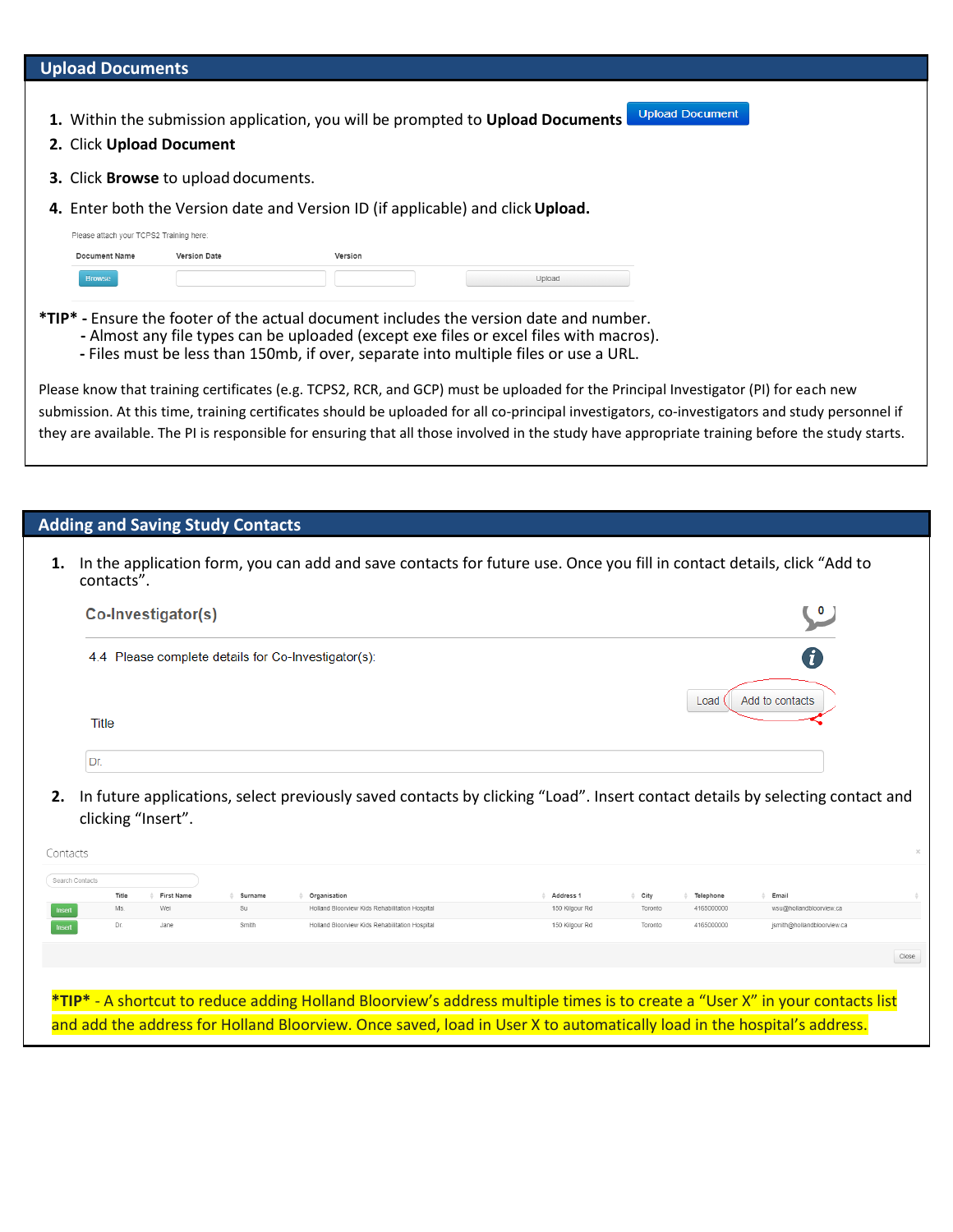

#### **MRI Review Process and MRI Technologist Signature**

If the MRI is required for your study, please enter details in the MRI section. Prior to submitting your application, the Senior MRI Technologist must be consulted to review and sign. Please factor MRI Review Process in your timeline for your Initial Application and Post-Approval forms (e.g. Change in Personnel, Amendment).

 **Step 1**: MRI Technologist reviews application in progress

- **1.** Please "Share" form with MRI technologist (see Give Others Access to a Project).
- **2.** Please Email MRI technologist to notify that MRI section is ready for review.
- **3.** The MRI technologist will review and add comments if applicable.
- **4.** Please make changes if required. Once all sections of the application are finalized, move to Step 2.

#### **Step 2**: MRI Technologist signature request

- **5.** Within the form, click on **"Attestations and Signatures".**
- **6.** Select **Request Signature** Request Signature . An automatic email will be sent to the MRI Technologist. Once a signature is requested, the form will be locked.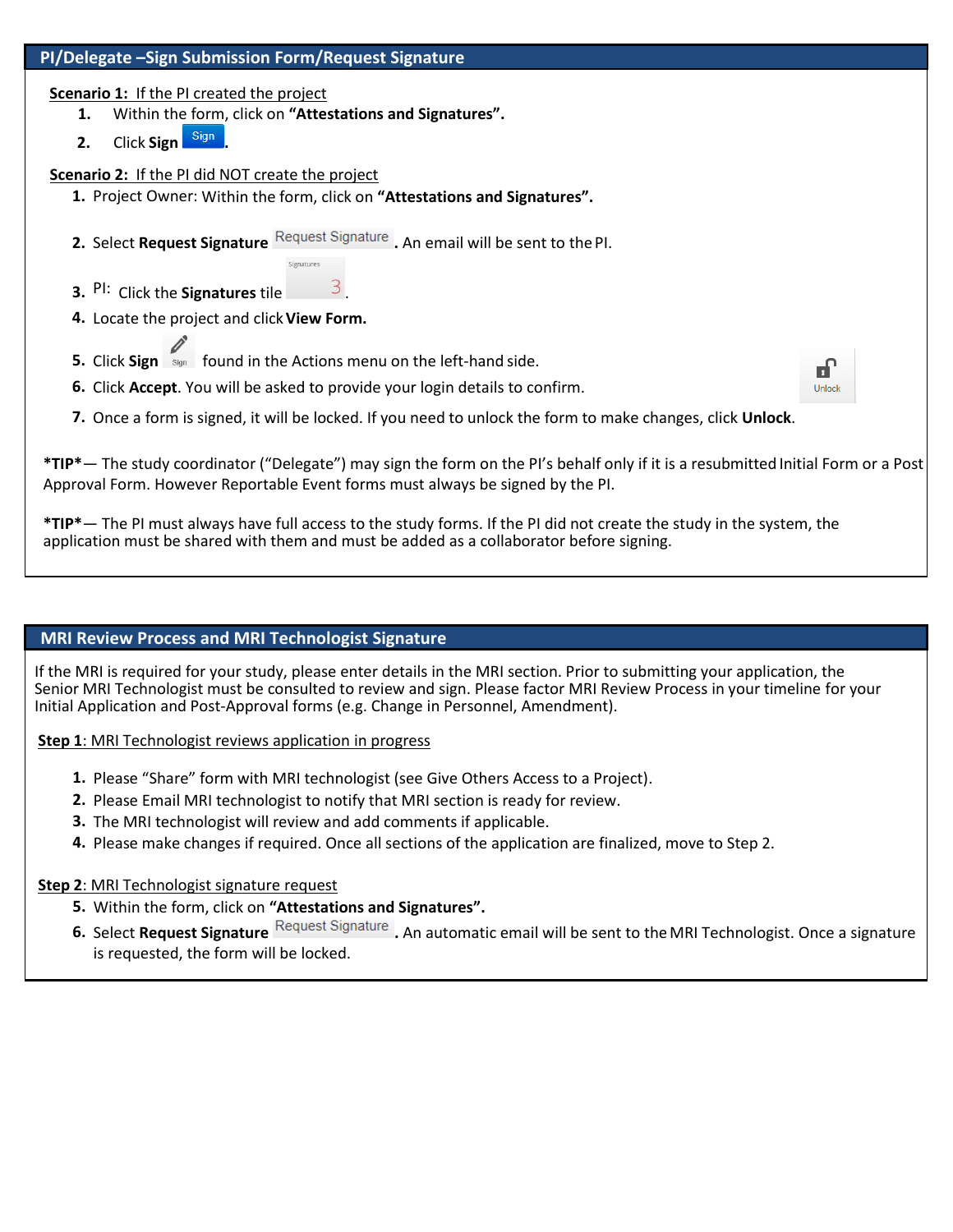| <b>Submit a Form</b>                                                                                                                                                                                                                                                     |  |
|--------------------------------------------------------------------------------------------------------------------------------------------------------------------------------------------------------------------------------------------------------------------------|--|
| <b>*TIP*</b> — An application can be submitted only after all sections are complete and all signatures are obtained.<br>1. Check if all sections are complete: Click <b>Completeness Check</b> on the Actions toolbar.<br>$\blacktriangleright$<br>Completeness<br>Check |  |
| 2. Any incomplete sections will be listed. Click on the incomplete section listed in blue to complete the outstanding<br>question(s).                                                                                                                                    |  |
| <b>Completeness Check</b><br>$>$                                                                                                                                                                                                                                         |  |
| Incomplete: Please complete the following questions                                                                                                                                                                                                                      |  |
| • 2.2 What does this submission involve (select all that apply)?<br>• 2.3 Is this an investigator-initiated study?                                                                                                                                                       |  |
| <b>3.</b> Once an application is complete, click "Submit".                                                                                                                                                                                                               |  |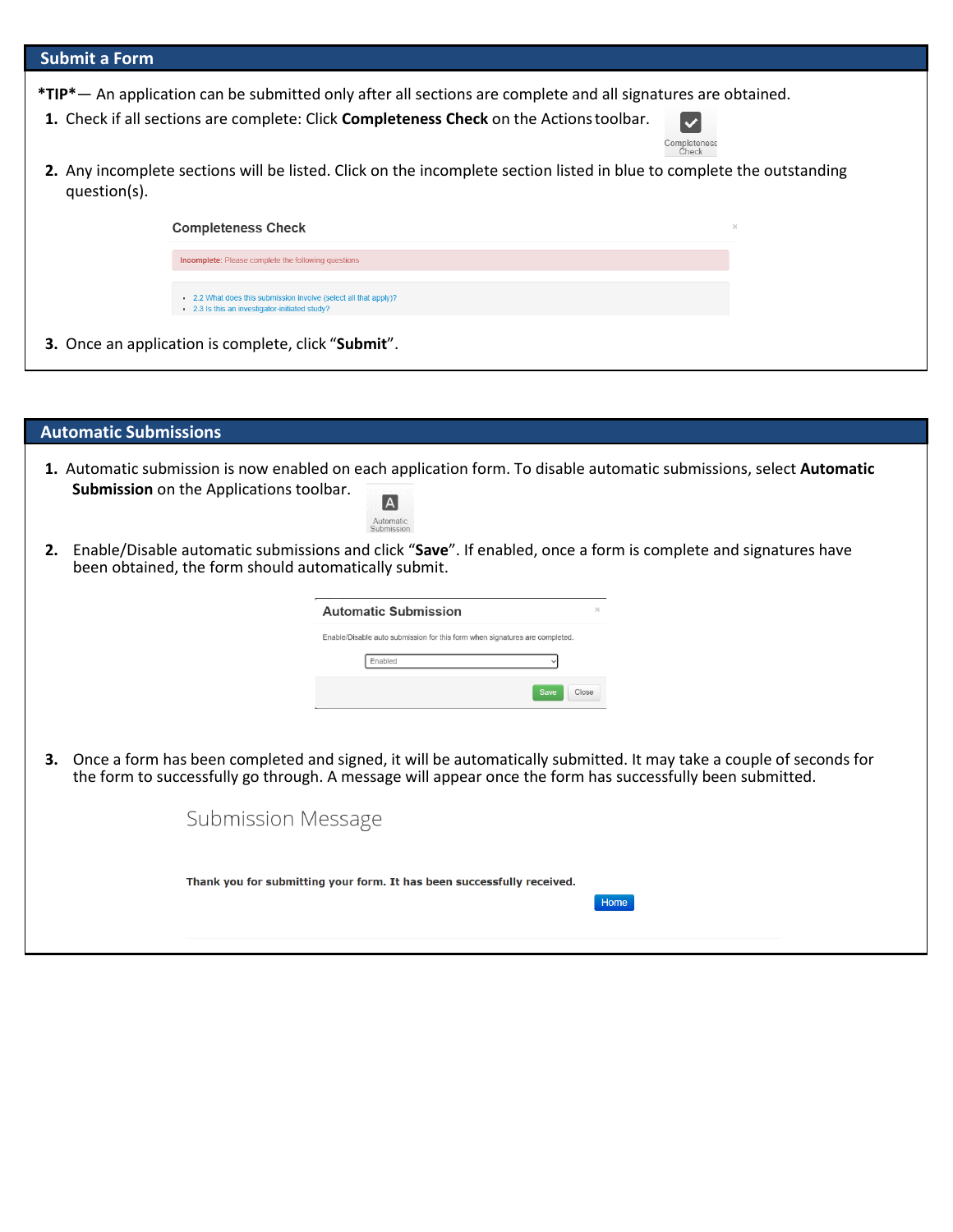|                        | <b>Check Project and Submission Status</b>                   |                                                                                                      |                                                  |
|------------------------|--------------------------------------------------------------|------------------------------------------------------------------------------------------------------|--------------------------------------------------|
|                        | 1. Under the Actions toolbar, click Project.                 | ယူ<br>Project                                                                                        |                                                  |
|                        |                                                              | 2. In the Forms tab, the "Current Status" column displays the current status of the submission form. |                                                  |
| Forms                  |                                                              |                                                                                                      |                                                  |
| Search forms           |                                                              |                                                                                                      |                                                  |
| Form                   | Reference                                                    |                                                                                                      | <b>Current Status</b><br>Date Modified           |
| Initial application    | Initial application - Exploring the eREB Initial Application |                                                                                                      | Application Submitted by Applicant<br>24/03/2020 |
| Amendment              | Amendment -                                                  |                                                                                                      | <b>Not Submitted</b><br>24/03/2020               |
|                        |                                                              |                                                                                                      |                                                  |
| <b>Action Required</b> | <b>Status</b>                                                | <b>Review Reference</b>                                                                              | <b>Date Modified</b>                             |
|                        |                                                              | N/A                                                                                                  | 28-Jan-2021 13:20                                |

| <b>Check System Notifications</b>                                                                                       |
|-------------------------------------------------------------------------------------------------------------------------|
| General<br>Signatures<br>Transfers<br>Shared<br>1. On the home page, click on the <b>Notifications</b> tile at the top. |
| Work Area v<br>2. If you are not at the home page, click on Notifications on the left-hand side bar.                    |
| *TIP* - System notifications are generated and emails are sent out when there is an update to the study.                |
| *TIP* - System notifications behave like emails. The number displays the number of <i>unread</i> notifications.         |
| Some notifications have letters attached (which can also be found within the actual project). You can choose to delete  |

notifications.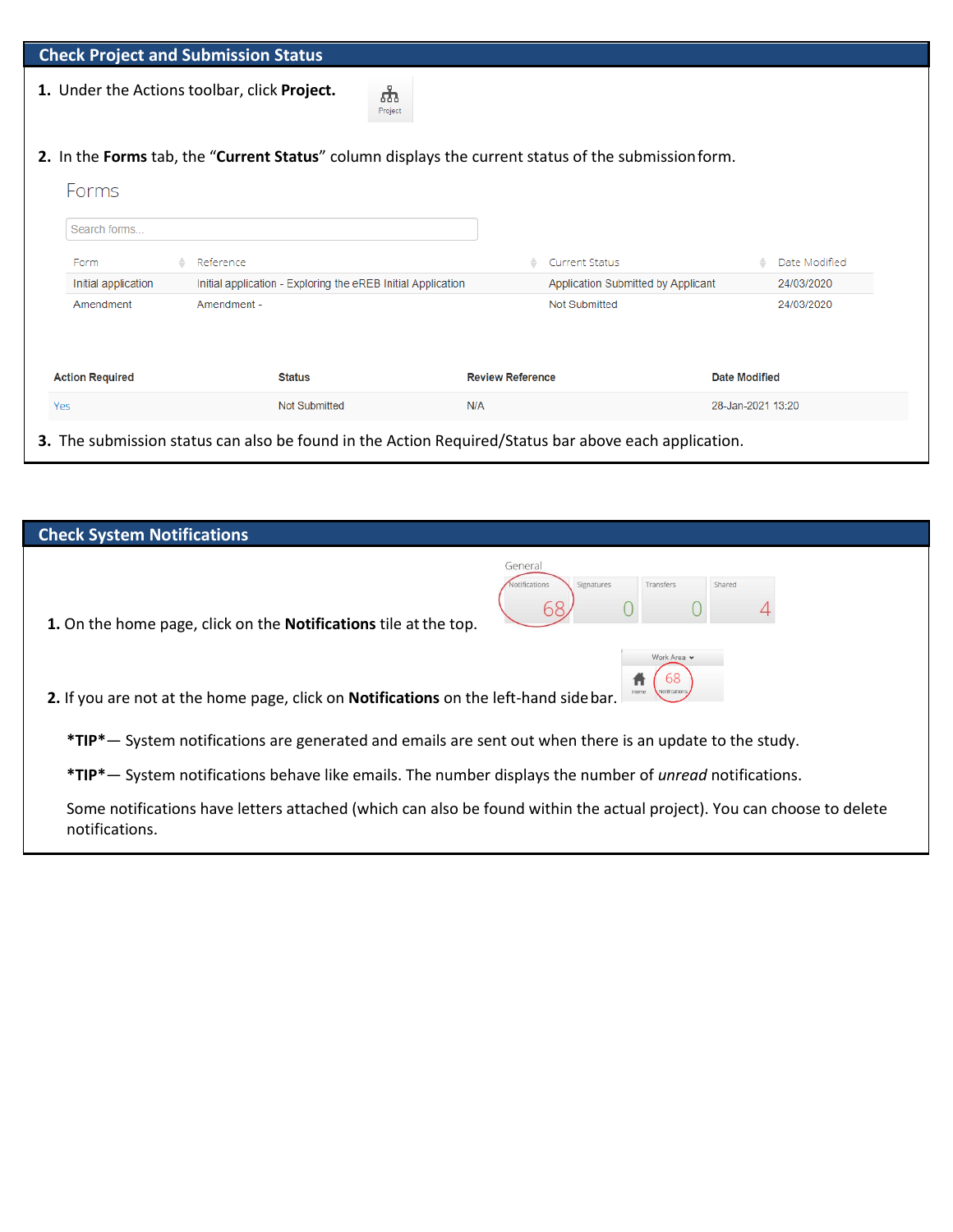| <b>Respond to Issues</b> |  |  |
|--------------------------|--|--|
|--------------------------|--|--|

- **1.** Access the submission and click the **History** tab on the right-handside.
- **2.** Click **Download** on the applicable notification to access any attachments from the Institutional Reviewer/REB.

| Navigation     | Documents |         | Signatures |                | Collaborators                              | Submissions                              | Correspondence                   | Centre | History |
|----------------|-----------|---------|------------|----------------|--------------------------------------------|------------------------------------------|----------------------------------|--------|---------|
| Form History   |           |         |            |                |                                            |                                          |                                  |        |         |
| Search history |           |         |            |                |                                            |                                          |                                  |        |         |
|                |           | Date    | ۰.         | User           | Description                                |                                          | Attachment<br>÷<br>$\rightarrow$ |        |         |
|                |           | 5:08 PM |            | Review<br>user | Notification received: BRI<br>see comments | changes/clarifications requested. Please | Download                         |        |         |

- **3.** Click the **Navigation** tab to return to the submission. If changes are requested by the **Research Ethics Board**, in the Pre-Submission Information section of the submission, change response for "Is this a resubmission in response to a request from the Research Ethics Board to make changes to your application" to "**Yes**" to open up the "Resubmission" section of the application forms.
- **4.** Include the tracked changes copy and a clean revised version of any documents the REB has requested revision on in the "Resubmission Information" or "Legacy Resubmission Information" section. For example, the tracked changes version of the revised protocol for a new study should be uploaded in the "Resubmission Information" section.

Remove the old version and include the revised copy of any documents the REB has requested revision on in the location of the original document. For example, a clean copy of the revised protocol should be uploaded in the "Protocol" section.

**\*TIP\*** - Please make this change **ONLY** in response to comments from the REB (not comments from BRI).



- **5.** Under the Actions bar, click on the **Reviewer Comments** tile.
- **6.** Clicking on the comment will bring you to the question that needs to be addressed. Please review comments and make any necessary changes in application form. Upload response letter and revised documents (if any).

| Title<br>Comment                                                                                           | Show Previous Comments @<br>Date Added<br>Submission |
|------------------------------------------------------------------------------------------------------------|------------------------------------------------------|
| 4.2.2 Please<br>Upload documents<br>upload the<br>following training<br>certificates for the<br>$Co-P1(s)$ | 27/03/2020 at<br>Latest Submission<br>14:11 PM       |